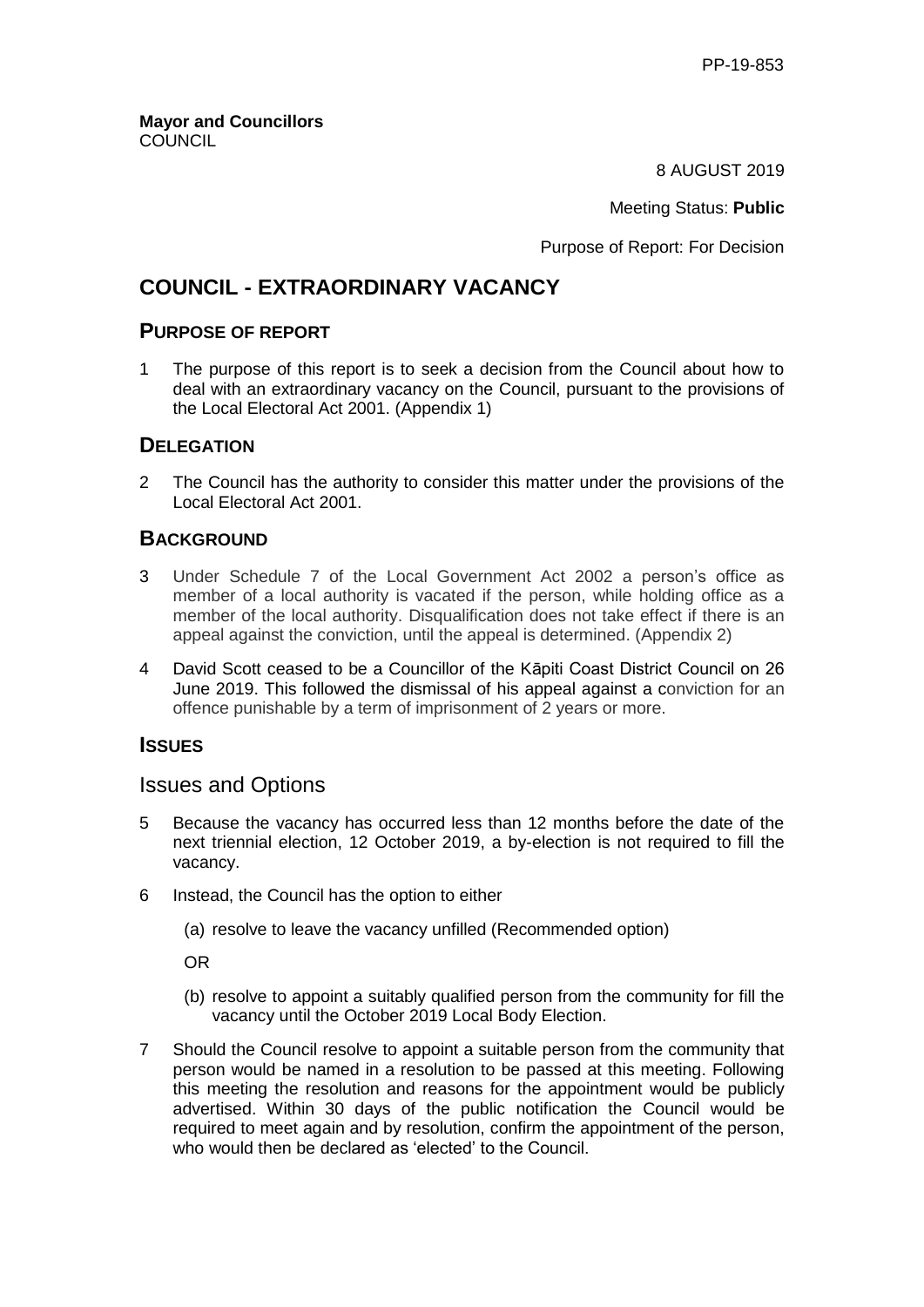8 There now being only 65 days remaining in the triennium the option to appoint a person from the community is not recommended.

# **CONSIDERATIONS**

## Policy considerations

9 There are no policy considerations.

## Legal considerations

10 There are no further legal considerations.

# Financial considerations

11 There are no financial considerations.

# Tāngata whenua considerations

12 There are tāngata whenua considerations.

# **SIGNIFICANCE AND ENGAGEMENT**

#### Significance policy

13 This matter has a moderate degree of significance under Council's Significance and Engagement Policy.

#### Engagement planning

14 An engagement plan is not needed to implement this decision.

# **Publicity**

15 Should members choose to make an appointment that resolution must be publicly notified.

# **RECOMMENDATIONS**

- 16 That the Council notes that an extraordinary vacancy has been created pursuant to clause 5 Schedule 7 of the Local Government Act 2002 effective from 26 June 2019.
- 17 That the Council resolves that:

a) The extraordinary vacancy should be left vacant for the remainder of the 2016-2019 Triennium, as per clause 117(3)(b) of the Local Electoral Act 2001;

OR

(b) That [name], being a suitably qualified person in the community, be appointed to the vacancy, pursuant to provision 117(3)(a) of the Local Electoral Act 2001, and that this decision be publicly notified.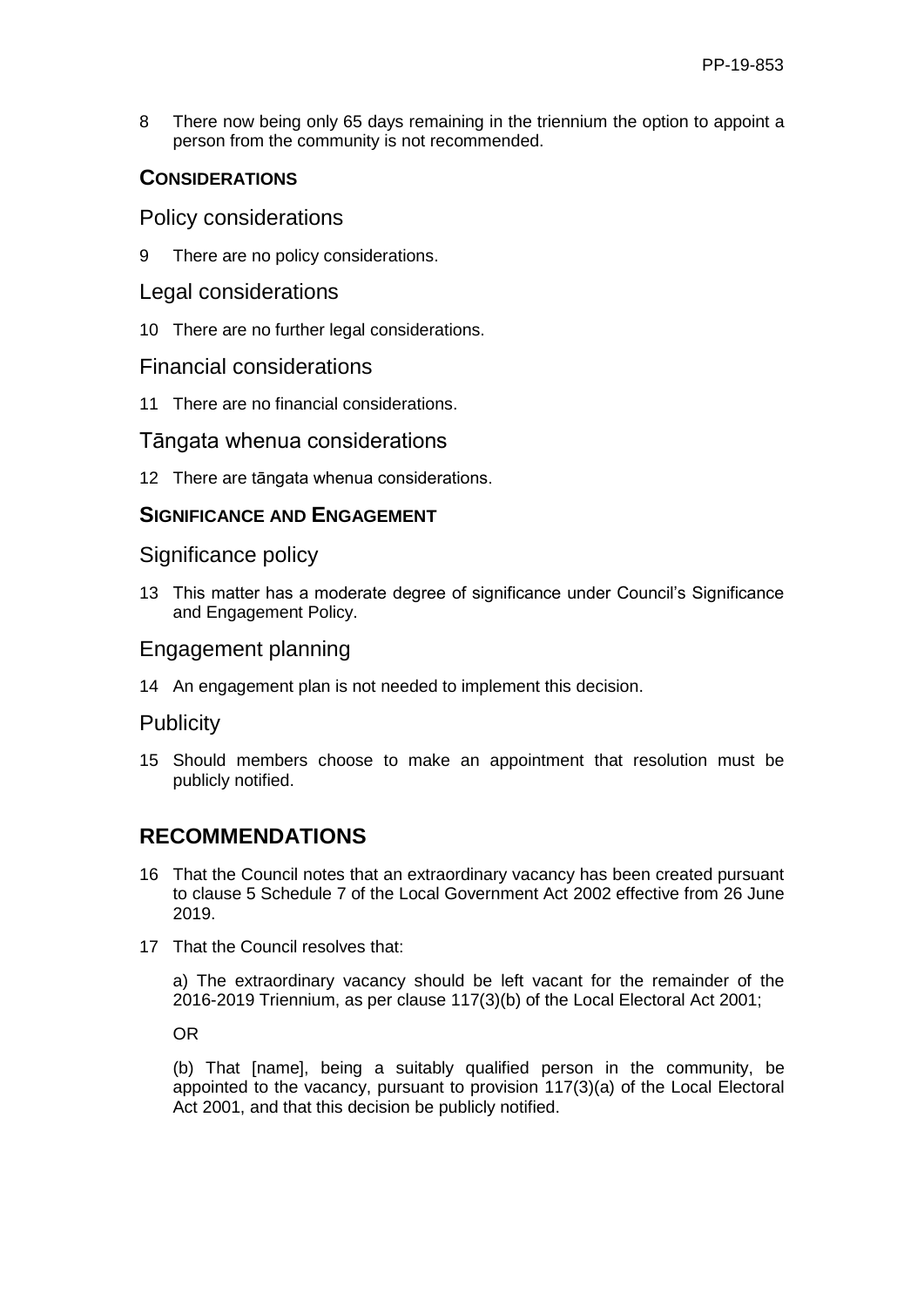# **Report prepared by Approved for submission Approved for submission**

| <b>Manager</b>  | <b>Group Manager</b> |  |
|-----------------|----------------------|--|
| Leyanne Belcher | Janice McDougall     |  |

**Democracy Services People & Partnerships**

**Group Manager Infrastructure Services**

Sean Mallon

# **ATTACHMENTS**

Appendix 1 Extract from Local Electoral Act 2001<br>Appendix 2 Extract from Local Government Act 20 Extract from Local Government Act 2002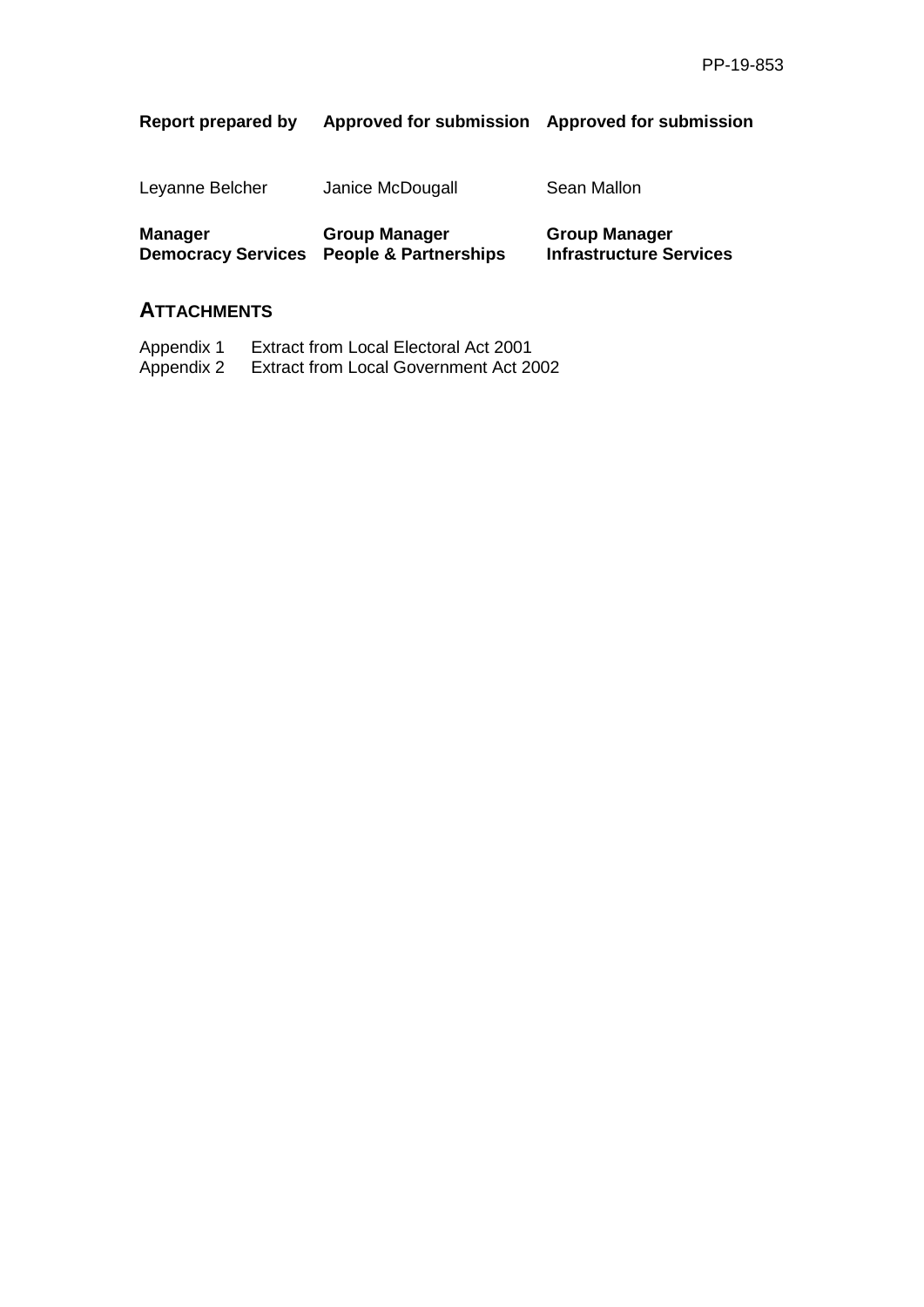#### APPENDIX 1

#### **Local Electoral Act 2001**

*Clause 117 – Extraordinary vacancy in local authority or local board or community board*

 $\left[\ldots\right]$ 

(2) If a vacancy occurs in the office of a member of a local authority or in the office of an elected member of a local board or community board 12 months or less than 12 months before the next triennial general election, the chief executive of the local authority concerned must notify the local authority or local board or community board of the vacancy immediately.

(3) On receiving notice under subsection (2), the local authority or local board or community board must, at its next meeting (other than an extraordinary meeting) or, if that is not practicable, at its next subsequent meeting (other than an extraordinary meeting), determine by resolution-

(a) that the vacancy will be filled by the appointment by the local authority or local board or community board of a person named in the resolution who is qualified to be elected as a member; or

(b) that the vacancy is not to be filled.

(4) If for any reason the person specified in the resolution is unavailable, or otherwise unable to be notified of the appointment, a further vacancy occurs in that office.